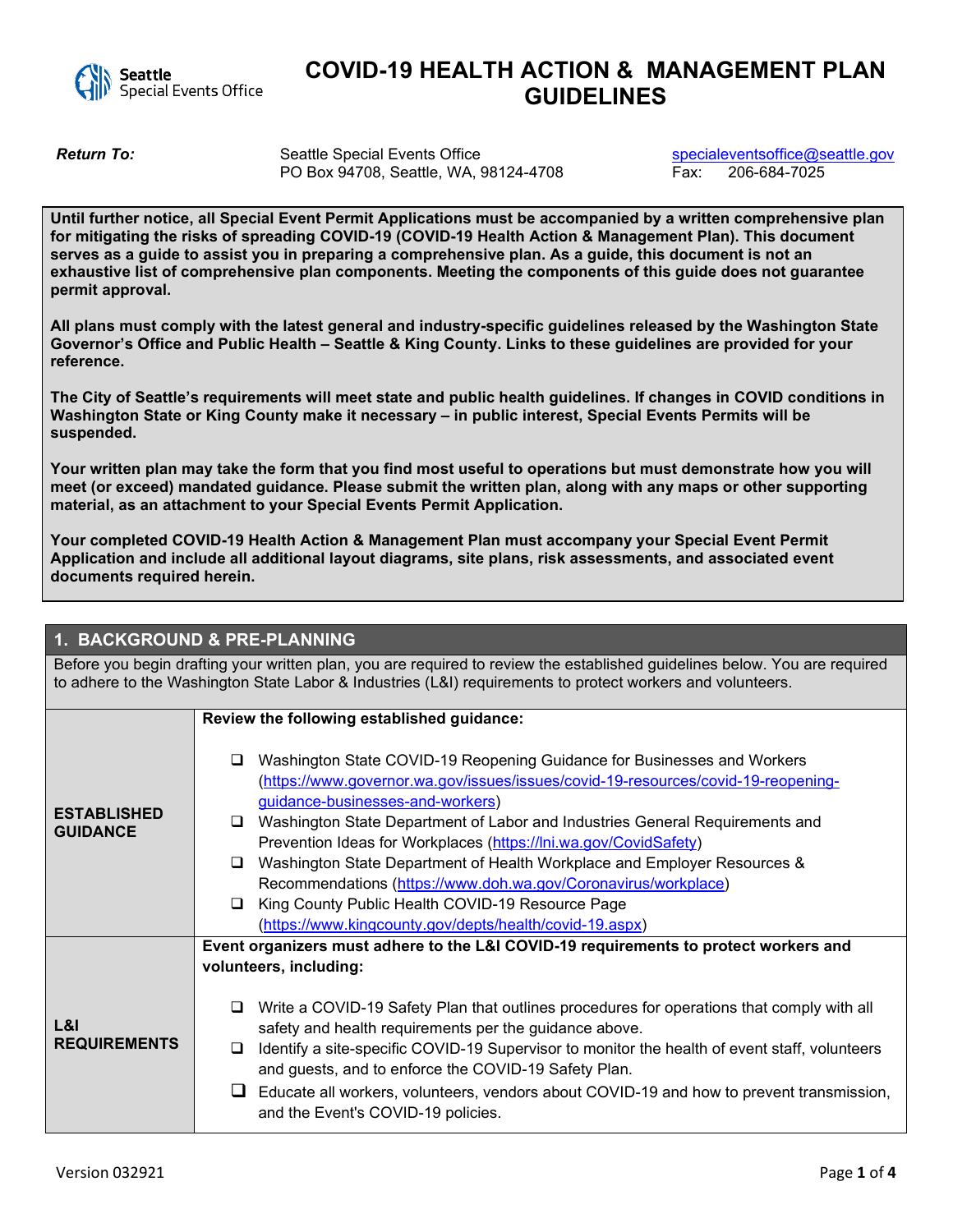## **2. EVENT LAYOUT DIAGRAM**

| As a companion to your COVID-19 Health & Action Management Plan, you are required to submit an event layout<br>diagram or map that addresses the items below. |                                                                                                                                                                                                                                                                                                                          |  |  |  |
|---------------------------------------------------------------------------------------------------------------------------------------------------------------|--------------------------------------------------------------------------------------------------------------------------------------------------------------------------------------------------------------------------------------------------------------------------------------------------------------------------|--|--|--|
| u.                                                                                                                                                            | <b>Occupied/program areas</b> are places where guests are congregating, such as in front of a stage, a<br>run/walk start line, a dining area, or a specific activity (like a game or kids zone).                                                                                                                         |  |  |  |
|                                                                                                                                                               | □ Movement areas are places where guests are passing through a space, such as a race course, an aisle<br>between vendor booths, or pathways between event activity areas                                                                                                                                                 |  |  |  |
|                                                                                                                                                               | $\Box$ Include indications of directional movement, such as one-way aisles<br>$\Box$ Include dimensions such as width of aisles and distance between booths to assist in the<br>calculation of open space                                                                                                                |  |  |  |
| $\Box$                                                                                                                                                        | <b>Entries and Exits</b><br>$\Box$ Indicate perimeter/barriers of the entire event (if any)<br>$\Box$ Indicate location of all entries and exits, including emergency exits<br>$\Box$ Indicate queuing space that will be used outside of entry<br>Indicate credential checkpoints and/or security checkpoints<br>$\Box$ |  |  |  |
|                                                                                                                                                               | □ Health & Safety<br>$\Box$ Indicate any health screening points and whether they are public or restricted<br>$\Box$ Indicate any isolation area(s)<br>$\Box$ Indicate location of first aid or other medical resources                                                                                                  |  |  |  |
|                                                                                                                                                               | $\Box$ Sanitation                                                                                                                                                                                                                                                                                                        |  |  |  |
|                                                                                                                                                               | $\Box$ Indicate location & number of hand sanitizer and/or handwash stations<br>$\Box$ Indicate restroom facilities (permanent & temporary)                                                                                                                                                                              |  |  |  |
| <b>3. WRITTEN PLAN</b>                                                                                                                                        |                                                                                                                                                                                                                                                                                                                          |  |  |  |
|                                                                                                                                                               | Your written COVID-19 Health & Action Management Plan must address each of the sections below. Guidance is<br>provided for the type of information required.                                                                                                                                                             |  |  |  |
| COVID-19<br><b>SUPERVISOR</b>                                                                                                                                 | Identify a site-specific COVID-19 Supervisor to monitor the health of event staff, volunteers and<br>guests, and to enforce the COVID-19 Safety Plan.                                                                                                                                                                    |  |  |  |
|                                                                                                                                                               | In your plan, include:                                                                                                                                                                                                                                                                                                   |  |  |  |
|                                                                                                                                                               | Name(s) of designated COVID-19 supervisor(s)<br>u<br>Cell phone number or other on-site contact information<br>⊔                                                                                                                                                                                                         |  |  |  |
|                                                                                                                                                               | Describe in detail your Crowd Management plans taking into consideration current public health<br>physical distancing requirements for areas such as:                                                                                                                                                                    |  |  |  |
|                                                                                                                                                               | Entry / Exit Plan<br>❏                                                                                                                                                                                                                                                                                                   |  |  |  |
| <b>CROWD</b>                                                                                                                                                  | Queuing & Line Management<br>ப                                                                                                                                                                                                                                                                                           |  |  |  |
| <b>MANAGEMENT</b>                                                                                                                                             | Crowd Flow<br>⊔                                                                                                                                                                                                                                                                                                          |  |  |  |
|                                                                                                                                                               | Programmed Areas (vendors, booths, etc)<br>❏                                                                                                                                                                                                                                                                             |  |  |  |
|                                                                                                                                                               | This plan should incorporate equipment, staffing support, directional or visual cues, signage, etc.                                                                                                                                                                                                                      |  |  |  |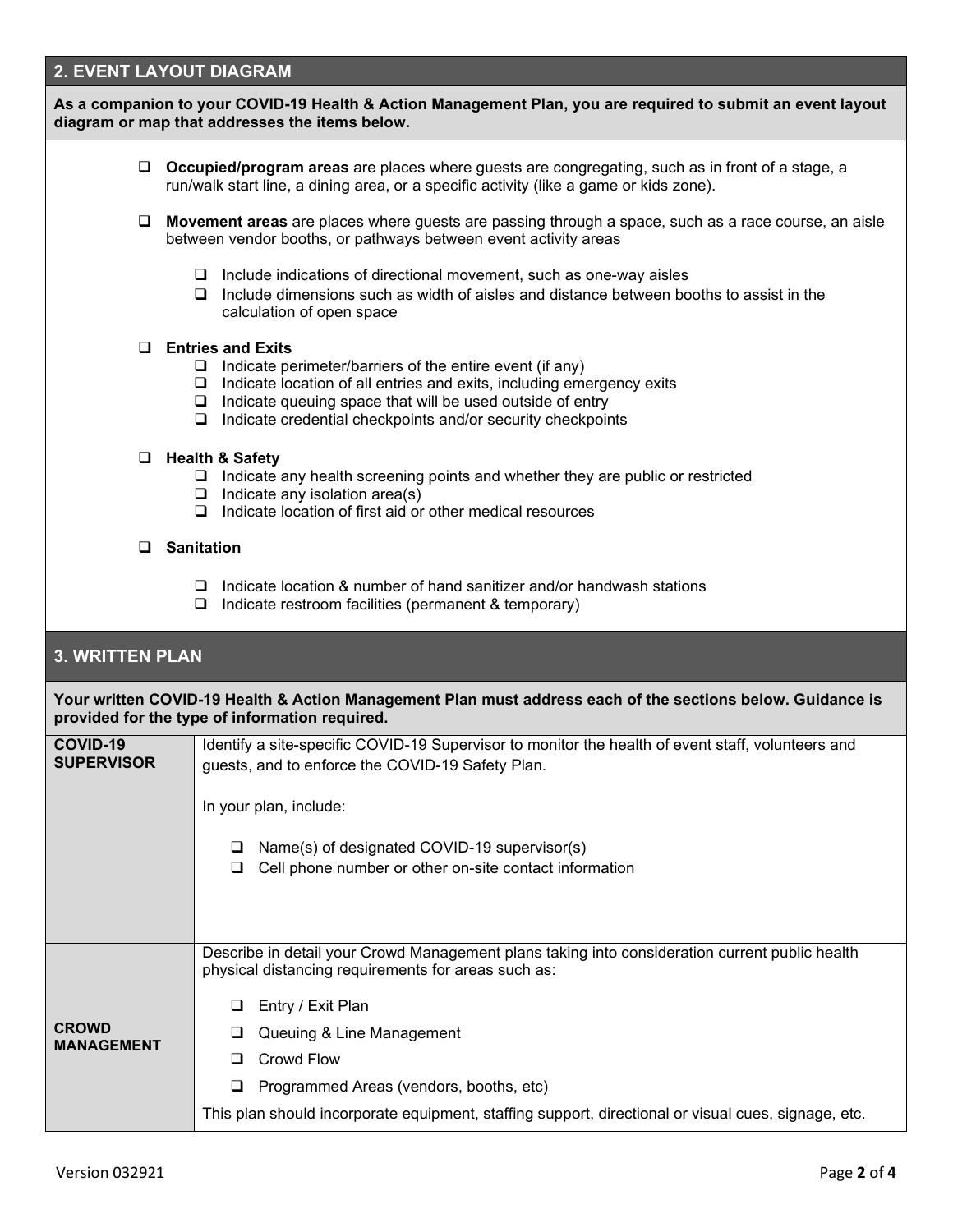| <b>SANITATION</b>                                              | Provide details on how you will address:<br>Hygiene<br>□                                                                                                                                                                                                                                                                                                                                                                                                                                                                                                                                                                                                                                                                                                                                                                                                                                                                                                                                                           |
|----------------------------------------------------------------|--------------------------------------------------------------------------------------------------------------------------------------------------------------------------------------------------------------------------------------------------------------------------------------------------------------------------------------------------------------------------------------------------------------------------------------------------------------------------------------------------------------------------------------------------------------------------------------------------------------------------------------------------------------------------------------------------------------------------------------------------------------------------------------------------------------------------------------------------------------------------------------------------------------------------------------------------------------------------------------------------------------------|
|                                                                | <b>Disinfection</b><br>⊔                                                                                                                                                                                                                                                                                                                                                                                                                                                                                                                                                                                                                                                                                                                                                                                                                                                                                                                                                                                           |
|                                                                | $\Box$<br>Include sanitation schedule and staffing plan                                                                                                                                                                                                                                                                                                                                                                                                                                                                                                                                                                                                                                                                                                                                                                                                                                                                                                                                                            |
| <b>PERSONAL</b><br><b>PROTECTIVE</b><br><b>EQUIPMENT (PPE)</b> | Effective July 7 <sup>th</sup> , 2020, the Governor's Statewide face covering order directs businesses to require<br>and enforce the use of face coverings for all customers and clients. Face coverings are required at<br>special events.<br>Wearing a face covering can significantly reduce the incidence of spreading COVID-19. Organizers<br>must provide, at no cost, appropriate face coverings or masks for all employees/volunteers who don't<br>work alone. Additional PPE may be advisable dependent on a worker's role within the event.<br>You must post signage and require and enforce the use of face coverings for customers / event<br>attendees.<br>Refer to King County Public Health Face Coverings resource page for updated information<br>$\Box$<br>(https://www.kingcounty.gov/depts/health/covid-19/care/masks.aspx)                                                                                                                                                                    |
| <b>HEALTH</b><br><b>SCREENING</b>                              | Event organizers are required to screen staff/volunteers for COVID-19 symptoms prior to the event.<br>Don't allow staff/volunteers or customers to attend if they have COVID-19 symptoms or if they have<br>been in close contact with someone with COVID-19 symptoms. Indicate in your written plan how you<br>will conduct such screenings. References are provided below.<br>Current CDC COVID-19 Symptoms can be found here:<br>٠<br>(https://www.cdc.gov/coronavirus/2019-ncov/symptoms-testing/symptoms.html)<br>Information about King County testing sites can be found here:<br>٠<br>(https://www.kingcounty.gov/depts/health/covid-19/care/testing.aspx)<br>https://www.kingcounty.gov/depts/health/covid-19.aspx<br>u,                                                                                                                                                                                                                                                                                  |
| <b>ADDITIONAL</b><br><b>GUIDELINES</b>                         | Refer to, incorporate and comply with established guidelines for applicable event types and the<br>various areas within your event:<br><b>Events, Weddings and Funerals</b><br>❏<br><b>Religious and Faith Based Gatherings</b><br>❏<br><b>Professional Services</b><br>⊔<br>D Food & Beverage Services<br><b>Sporting Activities</b><br>⊔<br>Racing (Runs, Walks & Rides)<br>⊔<br><b>Drive-in Theatres</b><br>❏<br>Miscellaneous Venues (Large outdoor retail, convention/ conference centers, event<br>❏<br>centers, arenas, fairgrounds, etc.)<br><b>Live Entertainment</b><br>⊔<br>Construction (load in/load out)<br>⊔<br>Resources:<br>WA State Dept of Health Checklist for Businesses with Suspected or Confirmed Cases of<br>٠<br>COVID-19<br>Business and Community COVID Call Center for non-medical calls:<br>٠<br>206 296-1608, Mon-Fri 8:30-4:30<br>Call Center for COVID medical-related questions:<br>٠<br>(i.e., testing sites, quarantine and isolation etc.)<br>206 477-3977, Mon-Fri 8:30-4:30 |